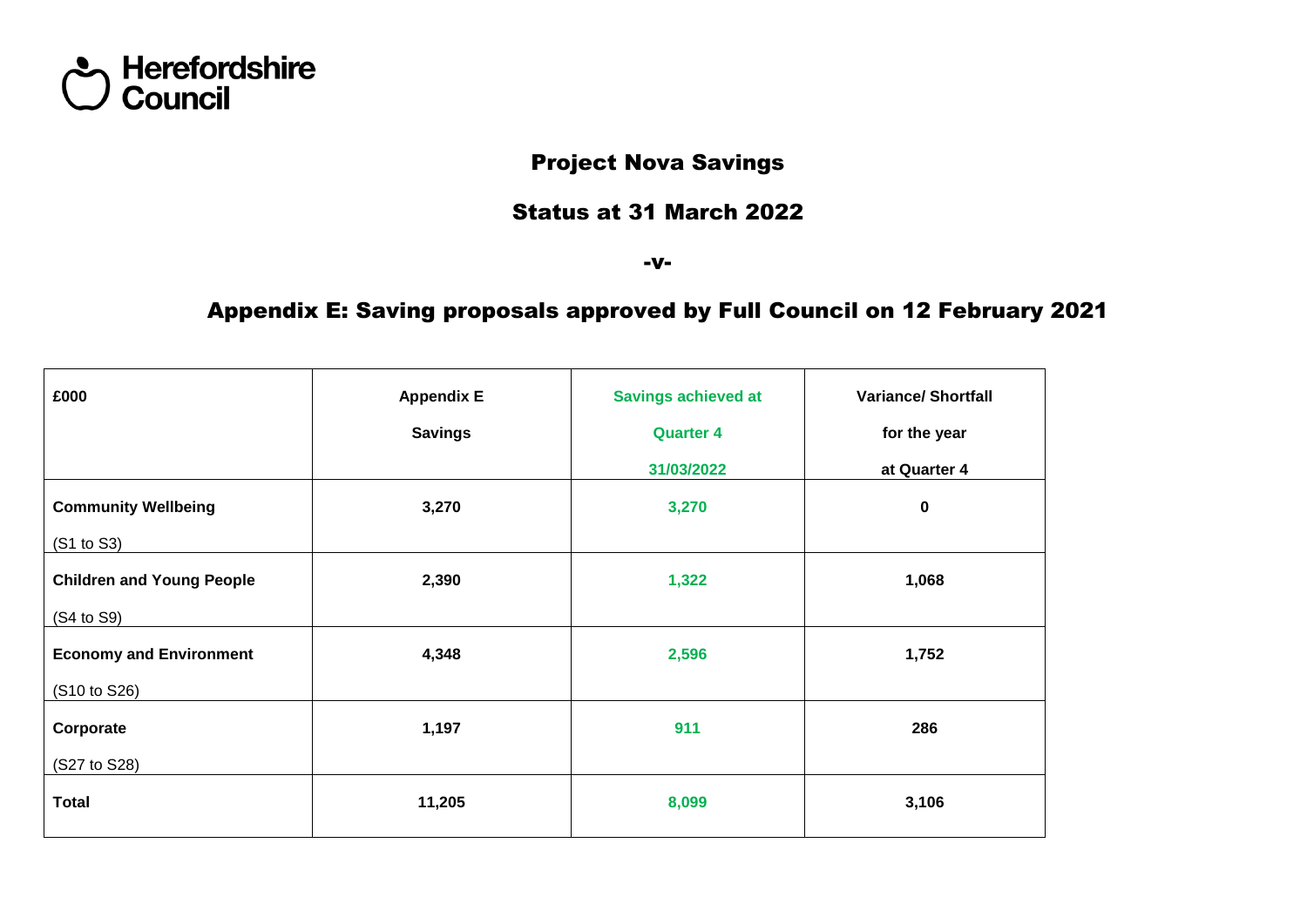### **Community Wellbeing**

| Ref            | Savings scheme<br>£000                                        | 2021/2022<br>Savings<br>Target<br>for the year | 2021/2022<br>Savings<br>achieved Q4<br>for the year | 2021/2022<br>Savings<br>Variance<br>for the year | <b>Narrative</b>                                                                                                                                                                                                                                                                                                                                   |
|----------------|---------------------------------------------------------------|------------------------------------------------|-----------------------------------------------------|--------------------------------------------------|----------------------------------------------------------------------------------------------------------------------------------------------------------------------------------------------------------------------------------------------------------------------------------------------------------------------------------------------------|
| S <sub>1</sub> | Learning disability and<br>complex needs services<br>redesign | 1,500                                          | 1,500                                               |                                                  | Learning disability and complex needs services redesign' (S1) and 'Targeted<br>review of complex cases' (S2) are inextricably linked due to the complexity of<br>the client base concerned. As a result, the final position of both savings<br>proposals have been considered together and reported on jointly for the final<br>year-end position. |
| S <sub>2</sub> | Targeted review of<br>complex cases                           | 1,250                                          | 1,250                                               |                                                  | See above                                                                                                                                                                                                                                                                                                                                          |
| S <sub>3</sub> | Maximisation of social<br>care income                         | 520                                            | 520                                                 |                                                  |                                                                                                                                                                                                                                                                                                                                                    |
| <b>Total</b>   |                                                               | 3,270                                          | 3,270                                               |                                                  |                                                                                                                                                                                                                                                                                                                                                    |

At the end of the financial year, Community Wellbeing have delivered their full year savings target of £3.270 million.

## **Children and Young People**

| Ref            | Savings scheme                                | 2021/2022<br>Saving<br>Target<br>for the year | 2021/2022<br>Savings<br>achieved Q4<br>for the year | 2021/22<br>Savings<br>Variance<br>for the year | <b>Narrative</b>                                                                                                                                                                                                                                                                                            |
|----------------|-----------------------------------------------|-----------------------------------------------|-----------------------------------------------------|------------------------------------------------|-------------------------------------------------------------------------------------------------------------------------------------------------------------------------------------------------------------------------------------------------------------------------------------------------------------|
| S <sub>4</sub> | 16+ Accommodation,<br><b>Widemarsh Street</b> | 320                                           | 34                                                  | 286                                            | There are unlikely to be any savings on Bath Street unless there has been a<br>change in occupancy (contract was costing nearly £200k more than the<br>original costs of the first cohort of young people that went in the flats) and the<br>Widemarsh savings won't change unless there has been turnover. |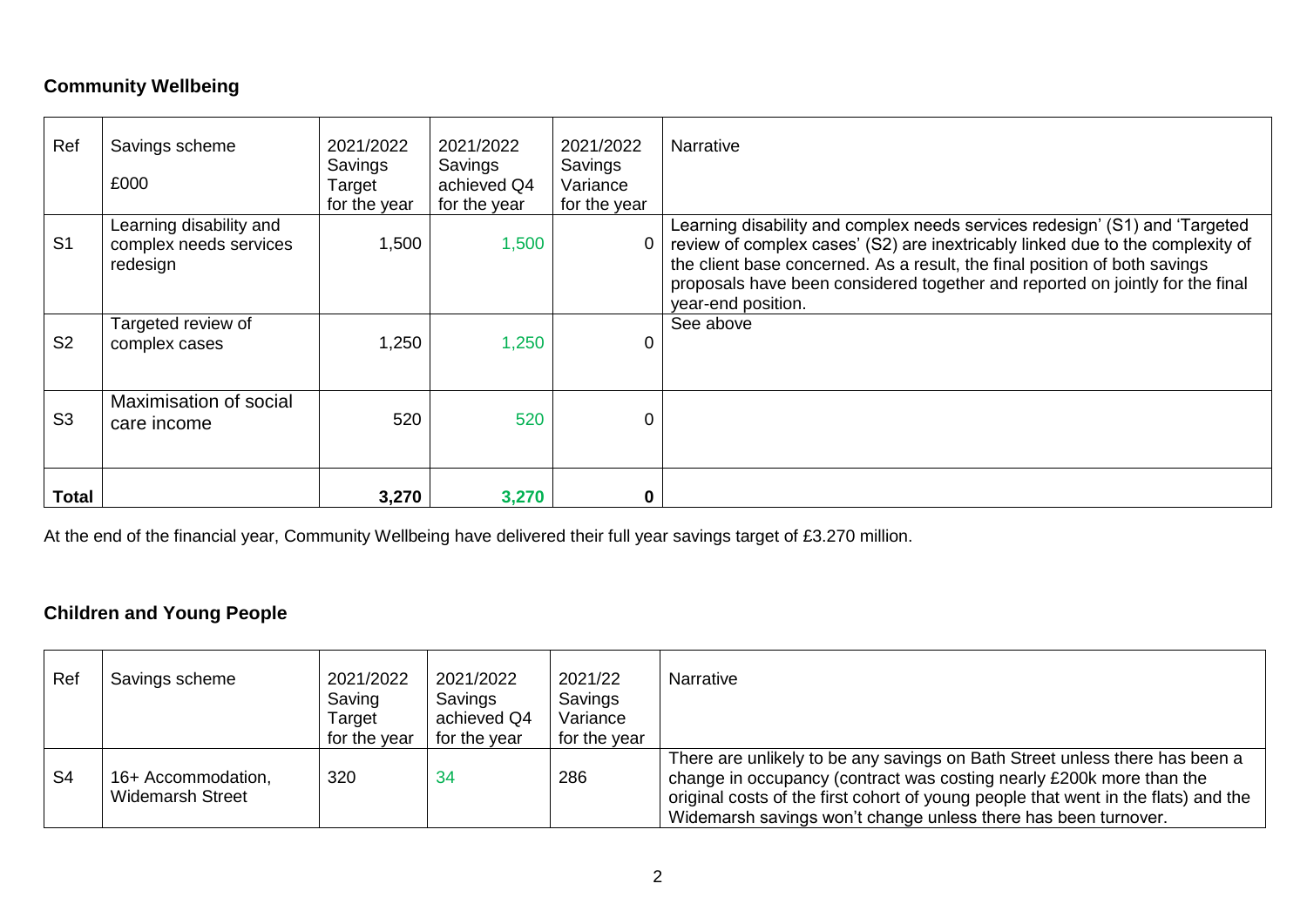| S <sub>5</sub> | Step down from<br>residential care                                                                             | 1,000 | 637         | 363   | A total of x6 children have stepped down from residential, with a potential x1<br>further child likely in January 2022.                                                                                                                                             |
|----------------|----------------------------------------------------------------------------------------------------------------|-------|-------------|-------|---------------------------------------------------------------------------------------------------------------------------------------------------------------------------------------------------------------------------------------------------------------------|
|                |                                                                                                                |       |             |       | The plan to achieve £1m from 5 step downs was ambitious as it assumed<br>step down of more expensive placements and that these would be full year<br>savings rather than stepping down mid-year as has been the reality.                                            |
| S <sub>6</sub> | Prevention of children<br>becoming looked after<br>and reunification of looked<br>after children with families | 567   | 651         | (84)  | £287K savings from last year that are carried forward to this year as these<br>children were budgeted for as being in care. Savings achieved in year are the<br>savings for children whose costs were included in the 21/22 budget that have<br>returned home.      |
| S7             | Recruit 30 new foster<br>carers per annum for 5<br>vears                                                       | 200   | $\mathbf 0$ | 200   | Delivery for the net gain of 25 more in-house foster carers is now likely to<br>start by December/January but implementation will take several months to<br>embed and see change so it is unlikely we will see any resultant financial<br>savings by 31 March 2022. |
| S <sub>8</sub> | Full cost recovery of<br>traded services                                                                       | 20    | $\mathbf 0$ | 20    | Not achievable as majority of services are provided by Hoople.                                                                                                                                                                                                      |
| S <sub>9</sub> | Manage inflation/contract<br>efficiencies                                                                      | 200   | $\mathbf 0$ | 200   | The CareCubed IT tool has been purchased and training has been given to<br>the Placements Team. There has been a delay in deploying the tool due to<br>capacity issues in the Placements Team and so the tool is not yet in use.                                    |
|                | Reduce agency spend                                                                                            | 83    | 0           | 83    | Agency spend - Not achievable - was originally based on reducing support for<br>NQSW as they became more experienced but the support wasn't in place as<br>planned so there is no expenditure to reduce.                                                            |
| <b>Total</b>   |                                                                                                                | 2,390 | 1,322       | 1,068 |                                                                                                                                                                                                                                                                     |

At the end of the financial year, there was a shortfall in the Children and Young People Directorate's savings of £ 1.068 million as detailed above.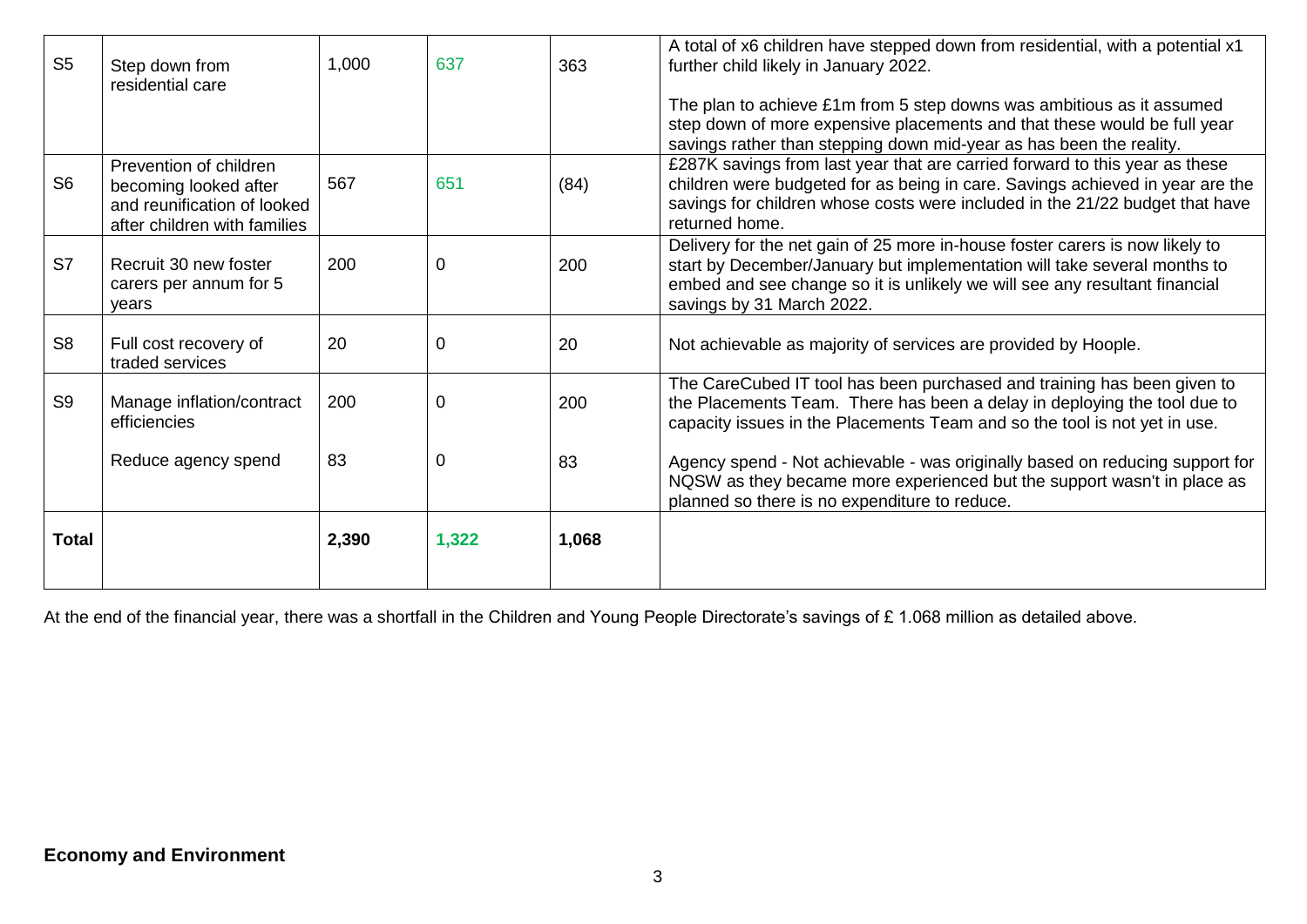| Ref             | Saving                                                           | 2021/2022<br>Savings<br>Target<br>for the year | 2021/2022<br>Savings<br>achieved Q4<br>for the year | 2021/22<br>Savings<br>Variance<br>for the year | Commentary                                                                                                                    |
|-----------------|------------------------------------------------------------------|------------------------------------------------|-----------------------------------------------------|------------------------------------------------|-------------------------------------------------------------------------------------------------------------------------------|
| S <sub>10</sub> | <b>Public Realm efficiency</b><br>savings                        | 300                                            | 300                                                 | $\overline{0}$                                 |                                                                                                                               |
| S <sub>11</sub> | Streetworks &<br>enforcement function<br>efficiency improvements | 50                                             | 50                                                  | $\overline{0}$                                 |                                                                                                                               |
| S <sub>12</sub> | <b>Hereford Markets</b>                                          | 15                                             | $\overline{7}$                                      | 8                                              | Transfer of Hereford Markets to City Council not feasible this financial year.                                                |
| S <sub>13</sub> | Encourage waste<br>minimisation                                  | 200                                            | 200                                                 | $\overline{0}$                                 | Over achievement of £11k recorded as nil as some waste disposal costs<br>funded from reserves so not an in year budget saving |
| S <sub>14</sub> | Directorate transformation<br>and redesign                       | 650                                            | 455                                                 | 195                                            | Balance will not be achieved this financial year.                                                                             |
| S <sub>15</sub> | <b>Parking Review</b>                                            | 900                                            | 522                                                 | 378                                            | RAG rated RED as limited options for recovery of shortfall.                                                                   |
| S <sub>16</sub> | <b>Technology and Lighting</b>                                   | 90                                             | 63                                                  | 27                                             | RAG rated RED - no alternatives proposed to achieve shortfall.                                                                |
| <b>S17</b>      | <b>Review of Property Estate</b>                                 | 1,000                                          | $\mathbf 0$                                         | 1,000                                          | Transferred to Corporate Services, under review                                                                               |
| S <sub>18</sub> | Review efficiency and<br>utilisation of transport fleet          | 150                                            | 150                                                 | $\mathbf 0$                                    |                                                                                                                               |
| S <sub>19</sub> | Review weekend vehicle<br>rental of council fleet<br>vehicles    | $\Omega$                                       | $\mathbf{0}$                                        | $\overline{0}$                                 | Moved to S22                                                                                                                  |
| <b>S20</b>      | Review of Bereavement &<br>Registrars income                     | 270                                            | 278                                                 | (8)                                            |                                                                                                                               |
| S <sub>21</sub> | Review of building control<br>services                           | 115                                            | 79                                                  | 36                                             |                                                                                                                               |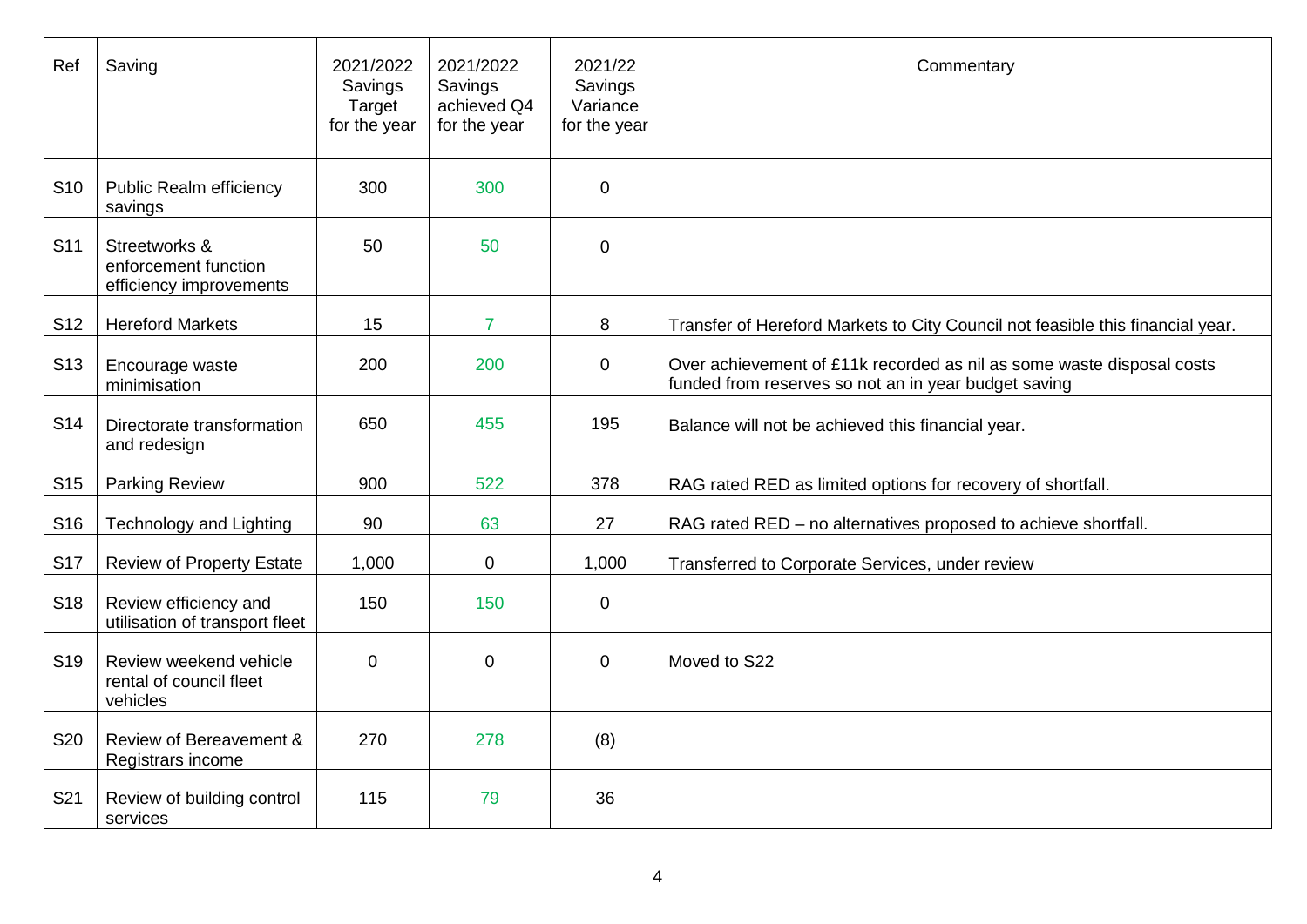| <b>S22</b>      | Review of Regulatory,<br><b>Environment and Waste</b><br>division income       | 125   | 135            | (10)     | Over delivering by £10k as substitute for S19 |
|-----------------|--------------------------------------------------------------------------------|-------|----------------|----------|-----------------------------------------------|
| S <sub>23</sub> | Pre-planning application<br>advice full cost recovery                          | 100   | 54             | 46       |                                               |
| S24             | <b>Medium Term Financial</b><br>Strategy (MTFS)                                | 273   | 273            | 0        |                                               |
| S <sub>25</sub> | Use S106 funding to cover<br>full costs of delivering<br>highways improvements | 30    | 30             | $\Omega$ |                                               |
| S <sub>26</sub> | Introduction of natural<br>burials/pet burials & crems                         | 80    | $\overline{0}$ | 80       | This will not be achieved this year           |
|                 | <b>Total</b>                                                                   | 4,348 | 2,596          | 1,752    |                                               |

At the end of the financial year, the Economy and Environment Directorate had achieved £2.596 million savings leaving a shortfall in their savings target of £1.752 million. This includes the £1.0 million saving for the Review of Property Estate (S17) which was transferred to Corporate Services and is currently under review.

#### **Corporate**

| Ref        | Savings scheme<br>£000                            | 2021/2022<br>Saving<br>Target | 2021/2022<br>Savings<br>achieved Q4 | 2021/2022<br>Savings<br>Variance | <b>Narrative</b>                                                                                                        |
|------------|---------------------------------------------------|-------------------------------|-------------------------------------|----------------------------------|-------------------------------------------------------------------------------------------------------------------------|
|            |                                                   | for the year                  | for the year                        | for the year                     |                                                                                                                         |
| <b>S27</b> | Back office initiatives and<br>efficiency savings | 497                           | 211                                 | 286                              | MERS savings not achieved (staff opportunity to retire early offer)<br>MBSO savings not achieved (establishment saving) |
| S28        | Removal of contingency                            | 700                           | 700                                 |                                  |                                                                                                                         |
|            | <b>Total</b>                                      | 1,197                         | 911                                 | 286                              |                                                                                                                         |

At 31 March 2022 there was a £286k shortfall in the Corporate savings target of £1.197 million as shown in the table above.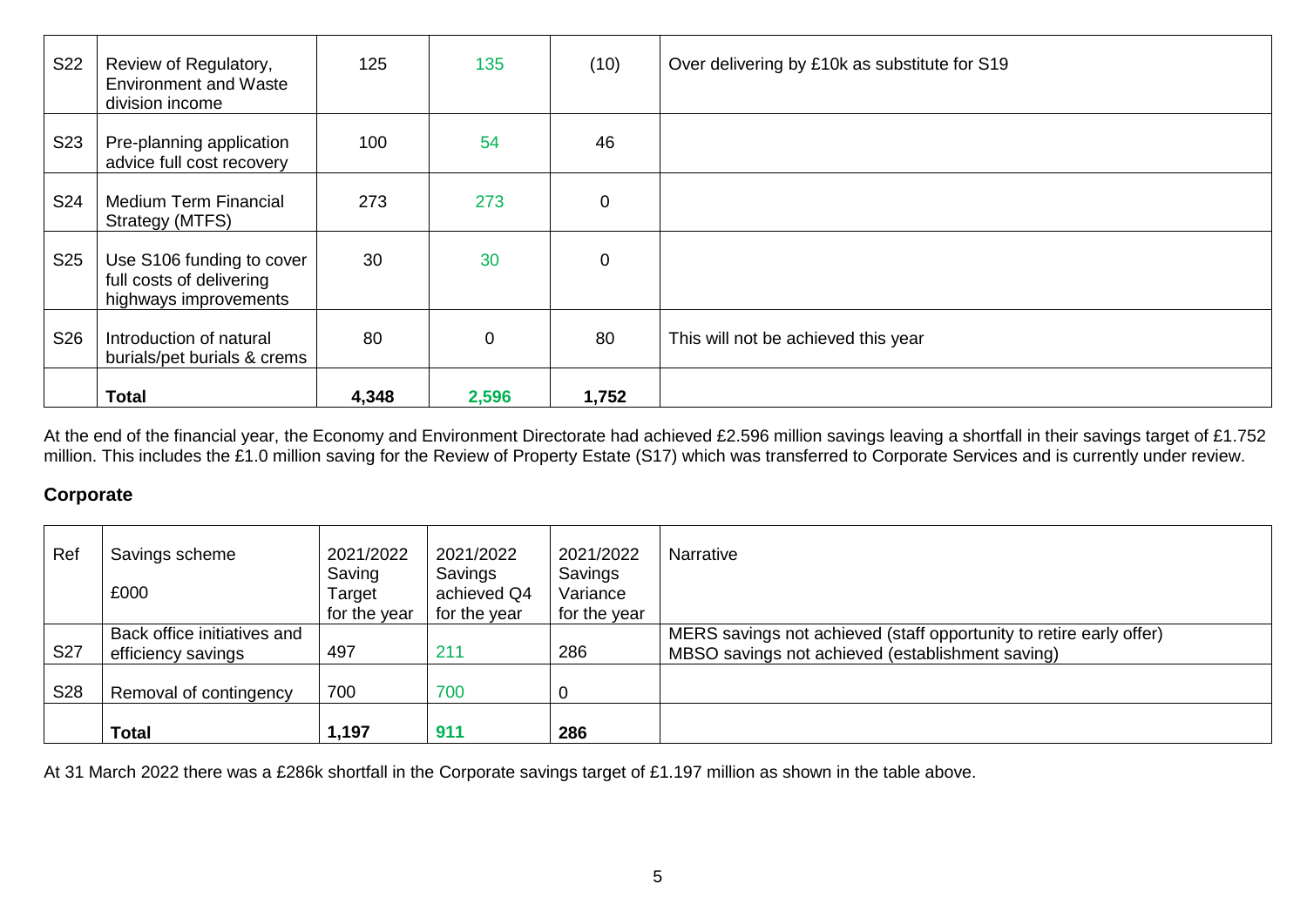## **Project Nova Savings**

# **Status at 31 March 2022 (Year End)**

#### **-v-**

# **Appendix B: Saving proposals approved by Full Council on 12 February 2021**

| <b>Directorate</b>                         | <b>Ref</b>     | <b>Name of proposal</b>                                                                                        | $\mathbf{a}$                   | $\mathbf b$                     | $\mathbf c$                    | $\mathbf d$                     | e                           |
|--------------------------------------------|----------------|----------------------------------------------------------------------------------------------------------------|--------------------------------|---------------------------------|--------------------------------|---------------------------------|-----------------------------|
|                                            |                |                                                                                                                | <b>Appx B</b><br><b>Feb 21</b> | <b>Updated</b><br><b>Appx B</b> | <b>Savings</b><br>delivered to | <b>Variance</b><br>12 months to | <b>RAG</b><br><b>Rating</b> |
|                                            |                |                                                                                                                | <b>Savings</b><br>£000         | <b>Savings</b>                  | 31/03/22                       | 31/03/22<br>$(b-c)$             |                             |
| <b>Community</b><br>Wellbeing              | S <sub>1</sub> | Learning disability and complex<br>needs services redesign                                                     | 1,500                          | 1,500                           | 1,500                          | 0                               |                             |
| <b>Community</b><br>Wellbeing              | <b>S2</b>      | Targeted review of complex<br>cases                                                                            | 1,250                          | 1,250                           | 1,250                          | $\overline{0}$                  |                             |
| <b>Community</b><br>Wellbeing              | <b>S3</b>      | <b>Maximisation of social care</b><br>income                                                                   | 520                            | 520                             | 520                            | $\overline{0}$                  |                             |
| <b>Children and</b><br><b>Young People</b> | <b>S4</b>      | 16+ Accommodation -<br><b>Widemarsh Street</b>                                                                 | 320                            | 320                             | 34                             | 286                             |                             |
| <b>Children and</b><br><b>Young People</b> | <b>S5</b>      | Step down from residential care                                                                                | 1,000                          | 1,000                           | 637                            | 363                             |                             |
| <b>Children and</b><br><b>Young People</b> | <b>S6</b>      | Prevention of children becoming<br>looked after and reunification of<br>looked after children with<br>families | 400                            | 567                             | 651                            | (84)                            |                             |
| <b>Children and</b><br><b>Young People</b> | <b>S7</b>      | Recruit 30 new foster carers per<br>annum for 5 years                                                          | 200                            | 200                             | $\mathbf 0$                    | 200                             |                             |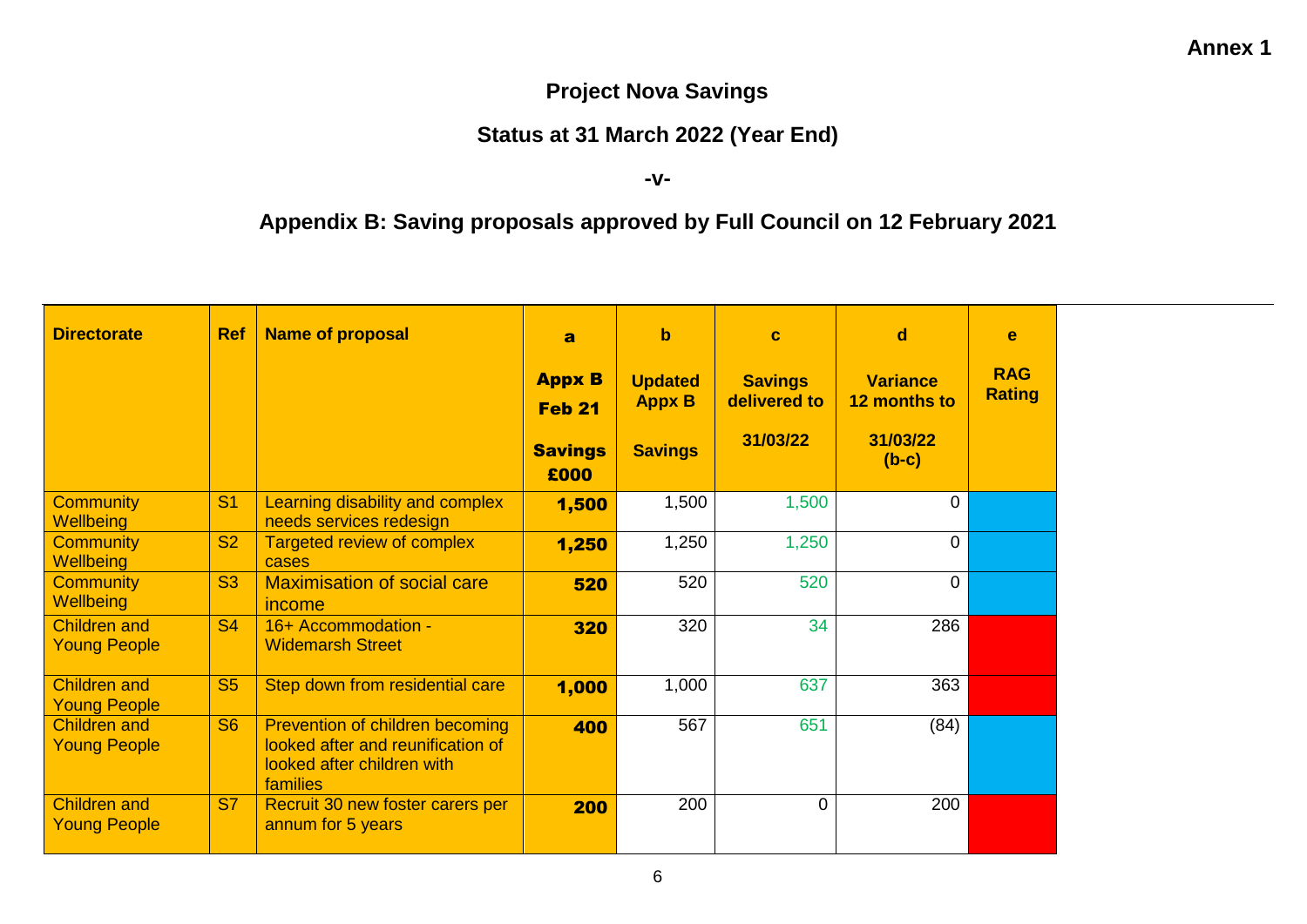| <b>Children and</b><br><b>Young People</b> | <b>S8</b>       | Full cost recovery of traded<br>services                                 | 20    | 20               | $\Omega$       | 20             |  |
|--------------------------------------------|-----------------|--------------------------------------------------------------------------|-------|------------------|----------------|----------------|--|
| <b>Children and</b><br><b>Young People</b> | <b>S9</b>       | <b>Manage inflation and secure</b>                                       | 450   | $\overline{200}$ | $\Omega$       | 200            |  |
|                                            |                 | contract efficiencies                                                    |       | 83               | $\mathbf 0$    | 83             |  |
| <b>Economy and</b><br><b>Environment</b>   | <b>S10</b>      | <b>Public Realm efficiency savings</b>                                   | 300   | 300              | 300            | $\mathbf 0$    |  |
| <b>Economy and</b><br><b>Environment</b>   | <b>S11</b>      | <b>Streetworks &amp; enforcement</b><br>function efficiency improvements | 50    | 50               | 50             | $\mathbf 0$    |  |
| <b>Economy and</b><br><b>Environment</b>   | <b>S12</b>      | <b>Hereford Markets</b>                                                  | 15    | 15               | $\overline{7}$ | 8              |  |
| <b>Economy and</b><br><b>Environment</b>   | S <sub>13</sub> | <b>Encourage waste minimisation</b>                                      | 200   | $\overline{200}$ | 200            | $\overline{0}$ |  |
| <b>Economy and</b><br><b>Environment</b>   | <b>S14</b>      | Directorate transformation and<br>redesign                               | 650   | 650              | 455            | 195            |  |
| <b>Economy and</b><br><b>Environment</b>   | <b>S15</b>      | <b>Parking Review</b>                                                    | 900   | 900              | 522            | 378            |  |
| <b>Economy and</b><br><b>Environment</b>   | <b>S16</b>      | <b>Technology and Lighting</b>                                           | 90    | 90               | 63             | 27             |  |
| <b>Economy and</b><br><b>Environment</b>   | <b>S17</b>      | <b>Review of Property Estate</b>                                         | 1,000 | 1,000            | $\overline{0}$ | 1,000          |  |
| <b>Economy and</b><br><b>Environment</b>   | <b>S18</b>      | <b>Review efficiency and utilisation</b><br>of transport fleet           | 150   | 150              | 150            | $\mathbf 0$    |  |
| <b>Economy and</b><br><b>Environment</b>   | <b>S19</b>      | Review weekend vehicle rental<br>of council vehicles (moved S22)         | 10    | 10               | 10             | $\mathbf 0$    |  |
| <b>Economy and</b><br><b>Environment</b>   | <b>S20</b>      | <b>Review of Bereavement &amp;</b><br><b>Registrars income</b>           | 270   | 270              | 278            | (8)            |  |